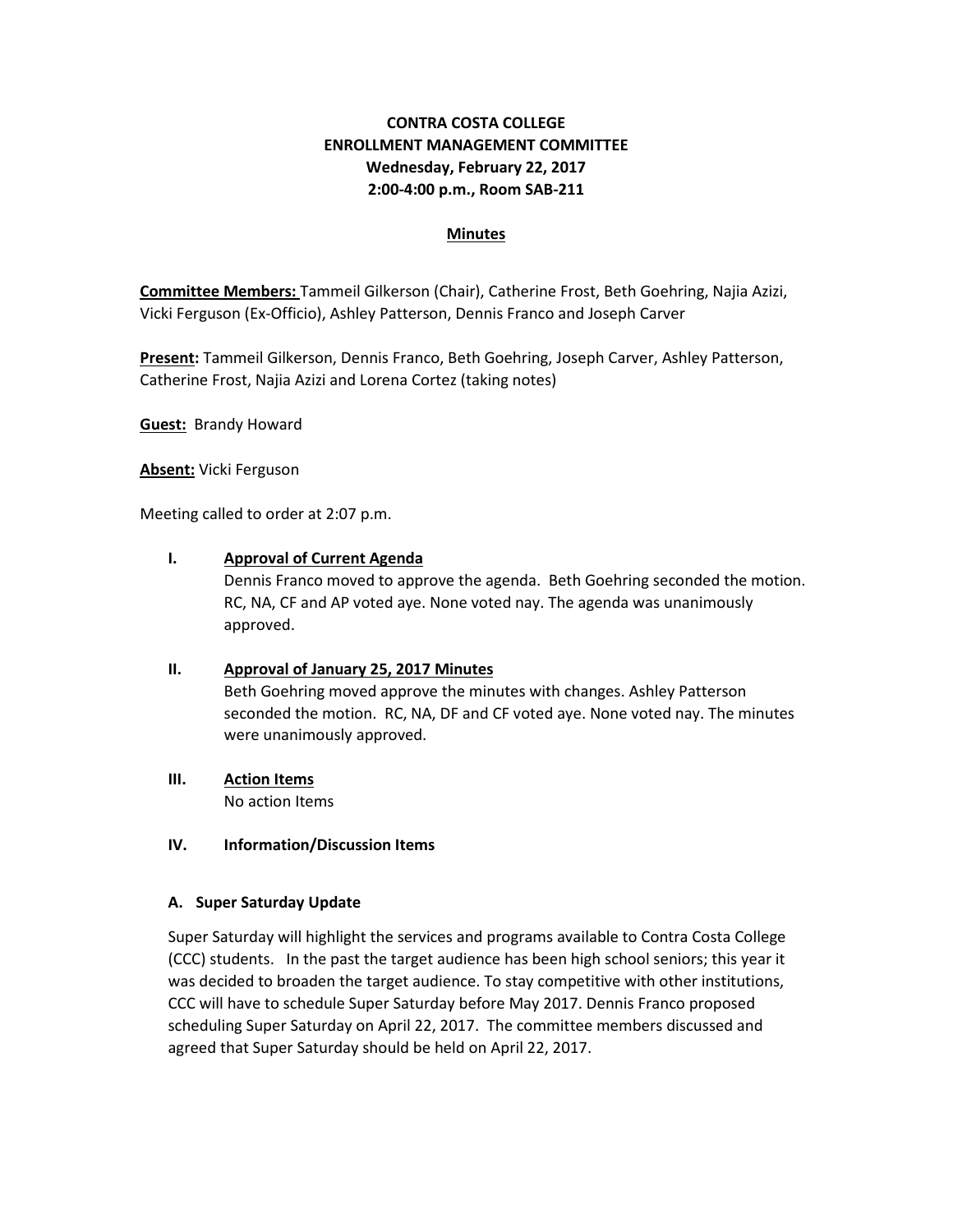#### **B. Assessment Update**

The work being done around assessment has been through the use of multiple measures. Multiple measures allow high school students to use course work in lieu or in coordination with Math and English assessment. The online assessment tool enables students to take the information from their transcript and enter into the assessment tool to produce the Math and English placement recommendations. Tammeil Gilkerson recommended to e-mail the college campus community about the multiple measures tool with a link to direct the students.

Per Dennis Franco, CCC does not require students to submit high school transcripts, but it is recommended. West Contra Costa Unified School District (WCCUSD) will be providing CCC with data for an opportunity to run the algorithm with the junior class to advise students. The Common Assessment Initiative for ESL, English and Math has been placed on hold. Diablo Valley College (DVC) is one of several colleges to pilot the initiative. DVC is scheduled to pilot the assessment in fall 2017.

### **C. Marketing/Enrollment Services Communication Update**

Brandy Howard and Dennis Franco shared with committee the three marketing/enrollment services communication projects that they are currently working on:

- 1. 3SP booklet targeting WCCCUSD high school seniors- The booklet highlights CCC's programs, student services and resources available for students. It will be sent out by mail.
- 2. Hilltop movie theater advertising In April, May and July the 30 second ad play at the theater.
- 3. Email marketing weekly e-mails will be sent out targeting the following student groups: current student, applied but not enrolled and student who completed 40+ units including transfer level Math and English

Some quick figures were also presented:

- in January, 1,000 new users signed up to receive notifications via text
- the personal e-mail open rate is 30% vs. the Insite e-mail open rate of 8-12% (note this number does not reflect redirected e-mails from Insite account to personal account)

In mid-March the first phase of the college website will launch. The website will have enhanced features but no video module. Towards the end of March, early April the second phase of the website will launch containing substantial CTE content. Beth Goehring asked whether faculty resources will be included on the website. Brandy Howard will follow up with James Eyestone about faculty resources section. The website will be hosted on outside server, making the website accessible during a power outage.